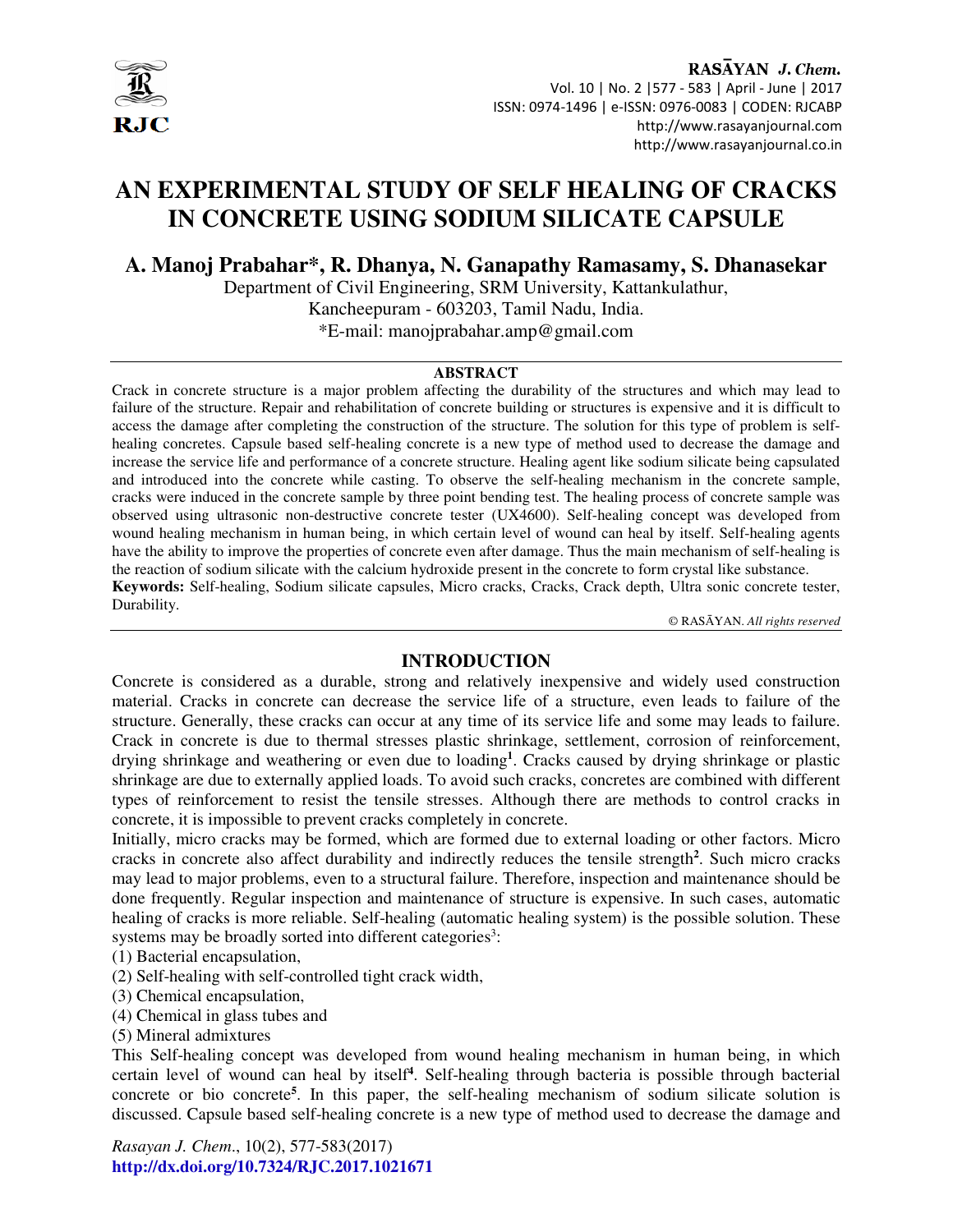increase the service life and performance of a concrete structure**<sup>6</sup>** . The concept of capsule healing is based on some self-healing agent like sodium silicate being capsulated and introduced into the concrete while casting. Capsules were prepared in a batch process.<sup>7</sup> A new type of microcapsules for self-healing was prepared that contained silica gel as shell and oil as a core material<sup>8</sup>. Self-healing concretes have the ability to improve the mechanical properties of concrete even after damage. Different types of selfhealing agents have been investigated for their healing mechanism of cracks<sup>9</sup>.

Cracks were developed in the concrete specimen (prism) by using three point bending system $10$ . The healing process of crack in concrete sample is observed by using ultrasonic non-destructive concrete tester (UX4600). The reaction which takes place in the healing mechanism is between calcium hydroxide present in the concrete and the sodium silicate to form crystal like substance which arrests the cracks<sup>11</sup>. Such recovery can occur independently<sup>12</sup>. The main objective of this study is to minimize the micro level cracks in the concrete and increase its durability. Therefore, these materials can be used to increase the durability of concrete structure without spending high amount of cost for repair and safety purpose.

# **EXPERIMENTAL**

# **Brief discussion about materials used**

Ordinary Portland cement of grade 53 conforming to IS 8112-1989 was used. Test results on various physical properties of cement are shown in table 1. Sodium silicate  $(Na<sub>2</sub>O<sub>3</sub>Si)$ , is also known as water glass or liquid glass. Various properties of sodium silicate are shown in Table-1.

| S. No. | Properties of cement | Values           | S.No.          | Properties of $Na2SiO3$  | Values                            |
|--------|----------------------|------------------|----------------|--------------------------|-----------------------------------|
| 1.     | Specific gravity     | 3.15             | 5.             | Density                  | $2.63$ g/cm <sup>3</sup>          |
| 2.     | Initial setting time | $34 \text{ min}$ | $\mathbf{0}$ . | Melting point            | $1,087$ °C<br>$(1,990 \degree F)$ |
| 3.     | Final setting time   | 448 min          | 7.             | Refractive index $(n_p)$ | 1.51                              |
| 4.     | Finess modulus       | 7.4              | 8.             | Solubility in water      | $21.91$ g/10 ml                   |

Table-1: Property of cement and a sodium silicate solution

In this study, river sand with fine aggregates of size less than 4.75mm was used. The fineness modulus of fine aggregate was 2.46 and its specific gravity is 2.74. The fineness modulus and specific gravity of coarse aggregates was 6.89 and 2.65 respectively. Clean water recommended by IS 456- 2000 was used. Water-cement ratio was 0.45. The chemicals used to prepare capsules are sodium silicate solution, Zemac-400 powder, urea, ammonium chloride, polyurethane (PU) prepolymer and Formaldehyde solution.All the chemicals were used and stored at 25°C **<sup>13</sup>**. Sodium silicate is the core material used in capsules. When sodium silicate is added into concrete, a chemical reaction occurs with the calcium hydroxide, which is already present in concrete that binds the crack, making concrete more durable and act as a water repellent. This type of coating is known as silicate mineral point. Water, quartz sand and caustic soda is prepared in a tank, and then into a reactor, where the stream is passed to form sodium silicate solution.

 $SiO_2 + NaOH \rightarrow Na_2SiO_3 + H_2O$  (1)

In alkaline solution sodium silicate is stable. Silicic acid is formed when the hydrogen ions reacts with silicate ions in acidic state, which when heated forms a gel which is glassy and hard substance. Sodium silicate solution helps to reduce porosity, when concrete is treated with it.

### **Experimental investigation**

To analyze the healing process of crack in concretes, fifteen concrete beams  $(10 \times 10 \times 50 \text{ cm})$  with different percentage of capsules (0, 1.5, 3, 4.5 and 6%) were prepared. The sodium silicate capsules were mixed with the conventional concrete mix and samples were prepared. After casting, the specimens were removed from the mould and left in water for curing for 28 days at normal temperature. Three point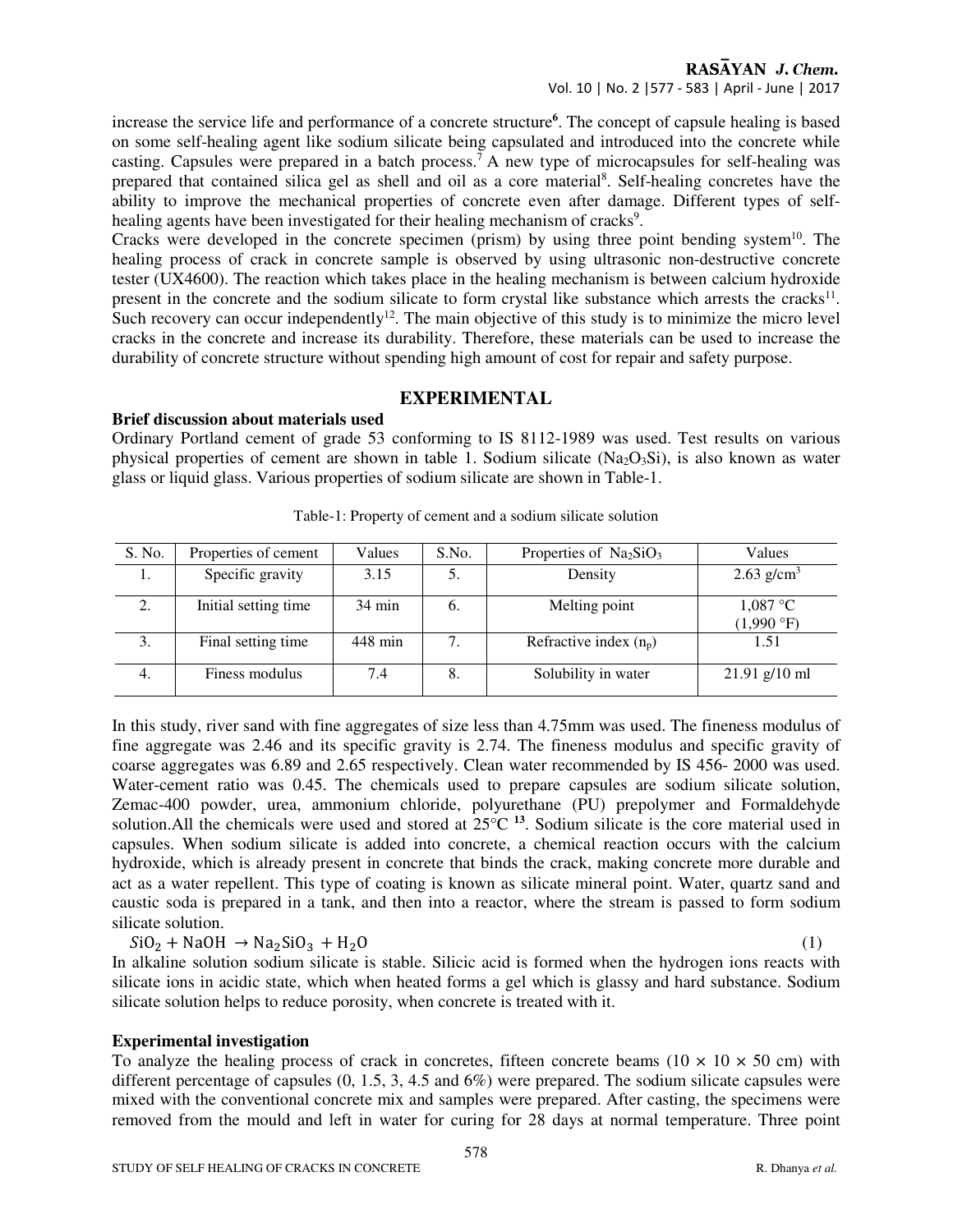## RASAYAN J. Chem. Vol. 10 | No. 2 |577 - 583 | April - June | 2017

bending system were used to introduce the crack in the concrete beam (prism). In this test a specimen with round iron setup is placed on two parallel supporting pins as show in figure. The loading is applied in the middle by loading pin, so that crack is developed in the middle of the concrete specimen. Cracks were created by applying certain amount of load on the concrete specimen (beam) as shown in Figure-1.



Fig.-1: Crack induced by three point bending test & Schematic diagram of loading system

### **Ultra sonic pulse equipment**

The healing process of concrete sample was observed using ultrasonic non-destructive concrete tester (UX4600). This instrument is used to check the strength and quality of concrete. The quality of the concrete is evaluated by measuring the velocity of frequency (ultrasonic pulse) passing through it. Higher velocities indicate good quality and continuity of material, while slower velocities may indicate concrete with cracks or voids.



Fig.-2: Ultra Sonic Pulse Velocity Concrete Tester

Throughout this study, constant frequency was used. In order to provide a continuous and uniform pressure between concrete surfaces and transducers, the transducers were pressed towards concrete surface by hand. For an air-bubble-free contact between the concrete and the transducer, grease was applied in between them.

### **Tc-To method (L-L method**)

By using ultra sonic pulse velocity, depth of the crack in the concrete can be measured in three different methods: (1) Tc-To method, (2) Delta method and (3) British standard method. Here Tc-To method is used to calculate the depth of crack in concrete.

$$
d = a\left(\sqrt{t_c/t_o}\right)^2 - 1\tag{2}
$$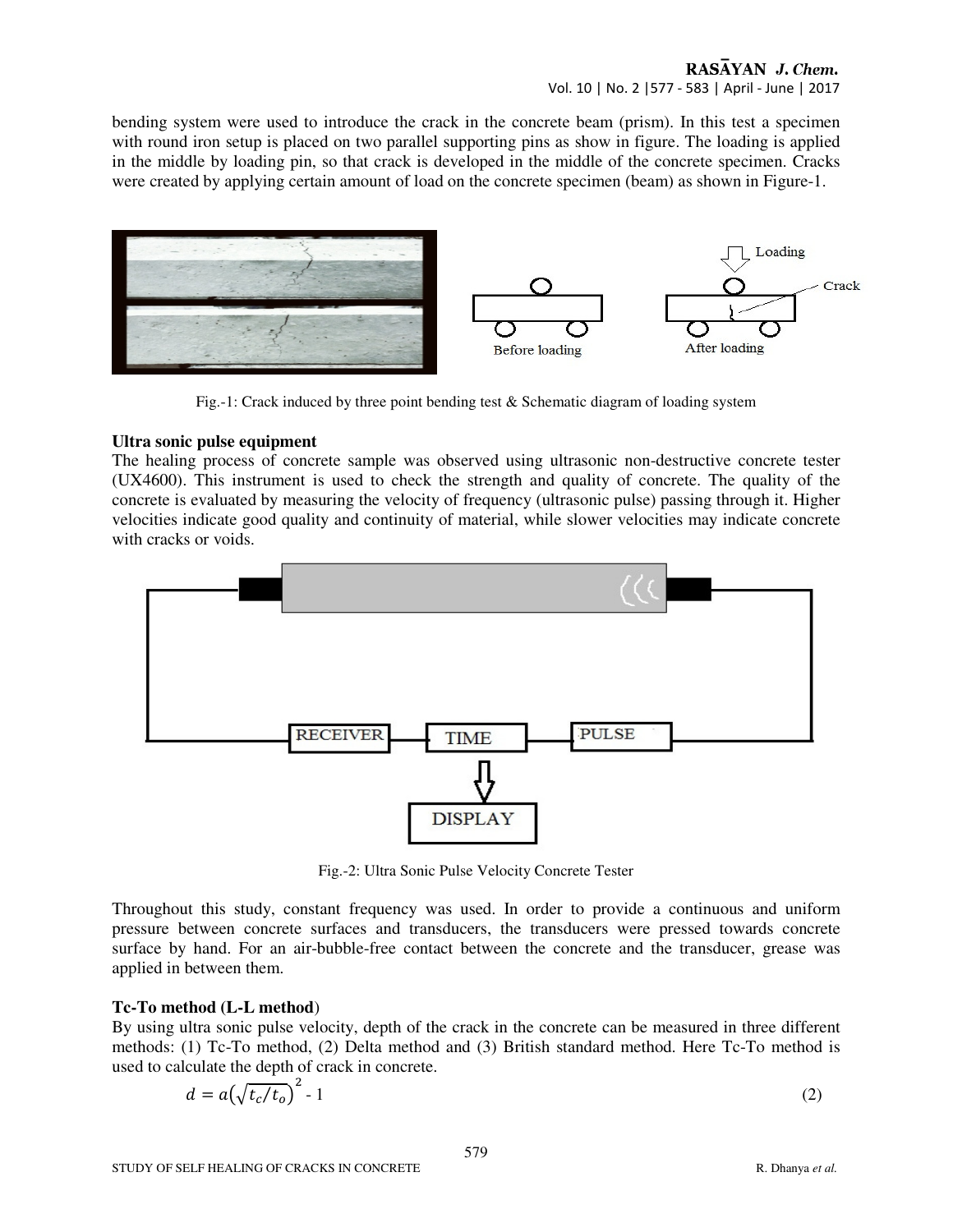Where, d- Crack depth (cm), 2a- distance between receiver and oscillator (cm),  $t_c$  - transmission time (crack position) ( $\mu$ s) t<sub>o</sub>-transmission time (surface of health part) ( $\mu$ s)

In the Tc-To method, the transmission time  $(t_0)$  and transmission time  $(t_0)$  is measured by placing the receiver and oscillator at regular intervals 2a on the health part as well as the cracked surface of the concrete sample as shown in Figure-3. Depth of the cracks is calculated by the equation (2).



Fig.-3: Crack Depth Measurement Method

#### **Healing mechanism**

The mechanism carried out in the concrete beam is the calcium hydroxide present in the concrete reacts with the sodium silicate (healing agent). The reaction between calcium hydroxide and sodium silicate in the presence of water is given as:

$$
Ca(OH)_2 + Na_2SiO_3 + H_2O \rightarrow x (CaO.SiO_2)H_2O + Na_2O
$$
 (3)

Thus the self-healing mechanism is due to the reaction of calcium hydroxide with the sodium silicate to form crystal like substance which arrests the cracks.

#### **RESULTS AND DISCUSION**

To observe the healing rate of the cracks, ultrasonic non-destructive concrete tester (UX4600) was used to test the concrete samples at  $3<sup>rd</sup>$  day,  $7<sup>th</sup>$  day,  $10<sup>th</sup>$  day and  $14<sup>th</sup>$  day. The pictures of crack were taken. The pictures shows that the crack healed due to the healing agent present in the concrete sample. For better understanding of self-healing, frequency difference of various samples (0%, 1.5%,3%,4.5%,6%) is shown in Figures-5,6,7,8 and 9 respectively. These values are based on the three sample measurements in each percentage at different time duration (Days).



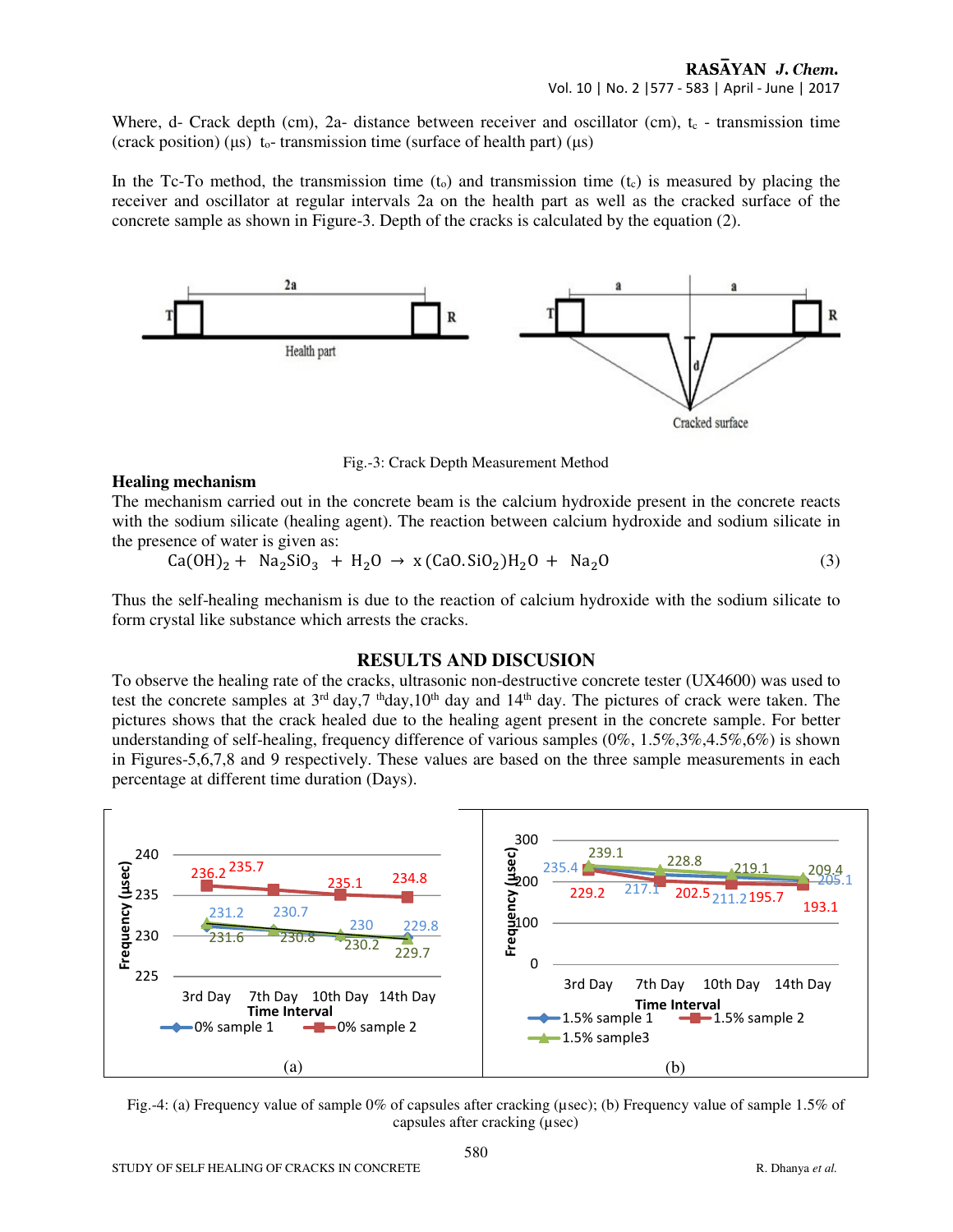## RASAYAN J. Chem. Vol. 10 | No. 2 |577 - 583 | April - June | 2017

Concrete sample containing 4.5% showed a steady decrease in wave frequency. This indicates that the wave is passing through the concrete sample without any disturbance which means, the micro cracks in the concrete sample heals. For better understanding of self-healing, different percentages of capsules were introduced and the test results are shown in the Figure-7.







| Fig.-6: Frequency value of sample with $6\%$ of capsules after cracking ( $\mu$ sec) |  |
|--------------------------------------------------------------------------------------|--|
| Table-2: Frequency values of concrete sample                                         |  |

| S.No.          | Load at which crack | Capsule            | Frequency value       | Frequency value after cracks induced                   |           |                  |       |
|----------------|---------------------|--------------------|-----------------------|--------------------------------------------------------|-----------|------------------|-------|
|                | developed           | percentage $(\% )$ | before cracks induced |                                                        | (usecond) |                  |       |
|                | (KN)                |                    | (usecond)             | 3 <sup>rd</sup><br>7 <sup>th</sup><br>10 <sup>th</sup> |           | 14 <sup>th</sup> |       |
|                |                     |                    |                       | Day                                                    | Day       | Day              | Day   |
|                | 14                  |                    | 107.1                 | 236.2                                                  | 235.7     | 235.1            | 234.8 |
| 2              | 14                  | 1.5                | 106.2                 | 235.4                                                  | 217.1     | 211.2            | 205.1 |
| 3              | 12                  |                    | 107.4                 | 226.0                                                  | 214.2     | 2.5.3            | 196.3 |
| $\overline{4}$ | 13                  | 4.5                | 107.2                 | 236.1                                                  | 206.5     | 187.7            | 167.2 |
|                | 14                  |                    | 108.2                 | 236.2                                                  | 214.2     | 197.3            | 188.3 |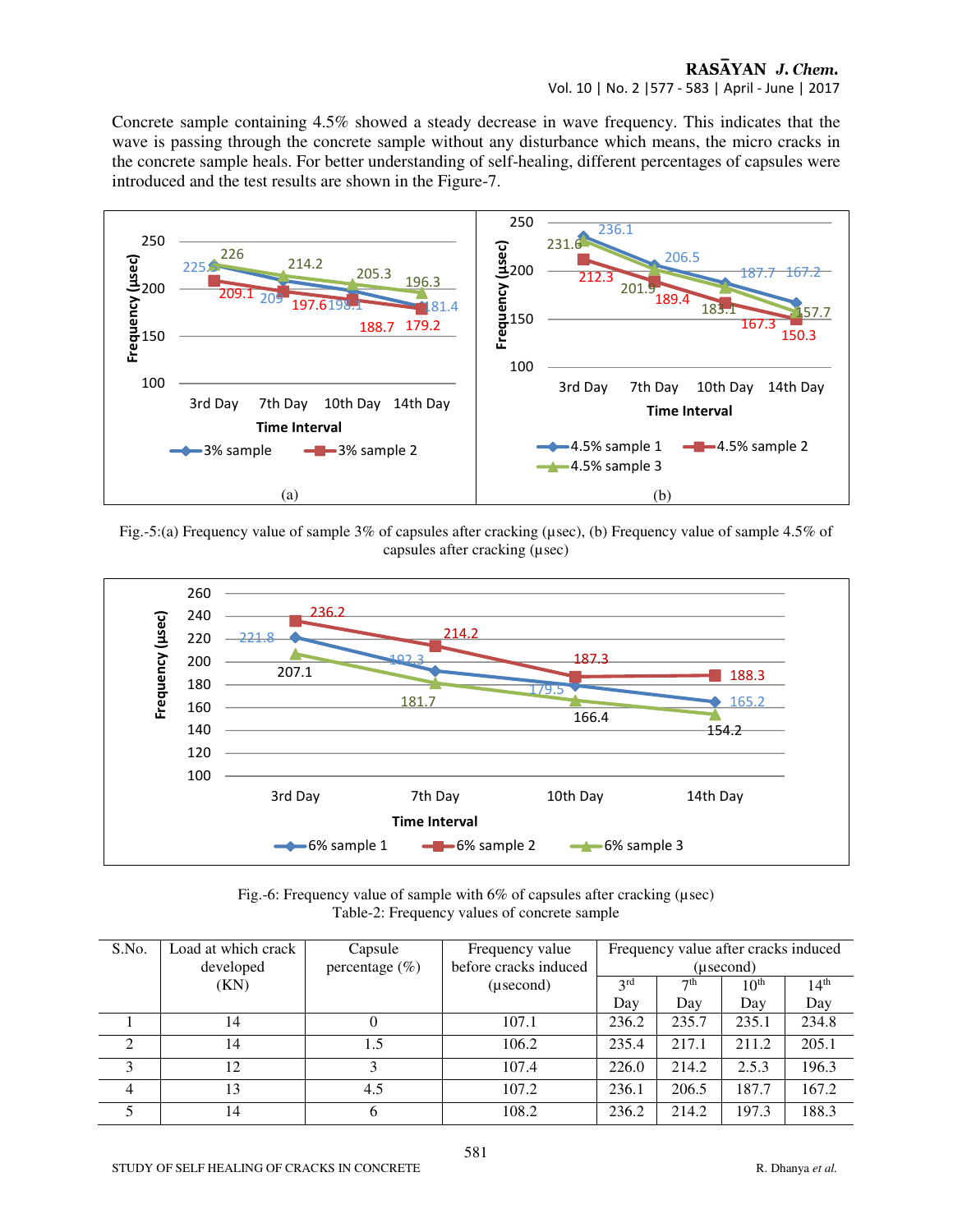## RASAYAN J. Chem.

Vol. 10 | No. 2 |577 - 583 | April - June | 2017



Fig.-7: Frequency value of samples with different percentage of capsules along with time duration (µsec)

Based on the slope variation in the figure 10 during the healing process, the rate of self-healing in concrete specimen with 4.5% capsules was higher in comparison with the other specimen. It can also be noted that the concrete specimen containing 4.5% capsules during the healing process is an indicator of higher healing rate when compared to all other specimen sample. By  $T_C-T_0$  method, the crack depth obtained is shown in the Table-3.

| S.No. | Percentage of   | Depth after crack | $3rd$ day | 7 <sup>th</sup> day | $10th$ day | $14th$ day |
|-------|-----------------|-------------------|-----------|---------------------|------------|------------|
|       | capsules $(\%)$ | induced (cm)      | (cm)      | (cm)                | (cm)       | (cm)       |
|       |                 | 7.92              | 7.92      | 7.91                | 7.92       | 7.92       |
|       |                 | 7.94              | 7.89      | 7.86                | 7.82       | 7.79       |
|       |                 | 7.96              | 7.9       | 7.84                | 7.81       | 7.78       |
|       | 4.5             | 7.93              | 7.84      | 7.78                | 7.75       |            |
|       |                 | 7.94              | 7.88      | 7.85                | 7.81       |            |

Table-3: Depth of the crack in concrete



Fig.-8: Depth values of crack in concretes (cm)

Based on the slope in the Figure-8 during the healing process of crack depth, the rate of healing in crack depth is higher in the 4.5% sample compared to other concrete samples. It can also be noted that the concrete specimen containing 4.5% capsules heals crack very fast when compared to other samples. Hence the healing rate is high at concrete sample containing 4.5% of capsules.